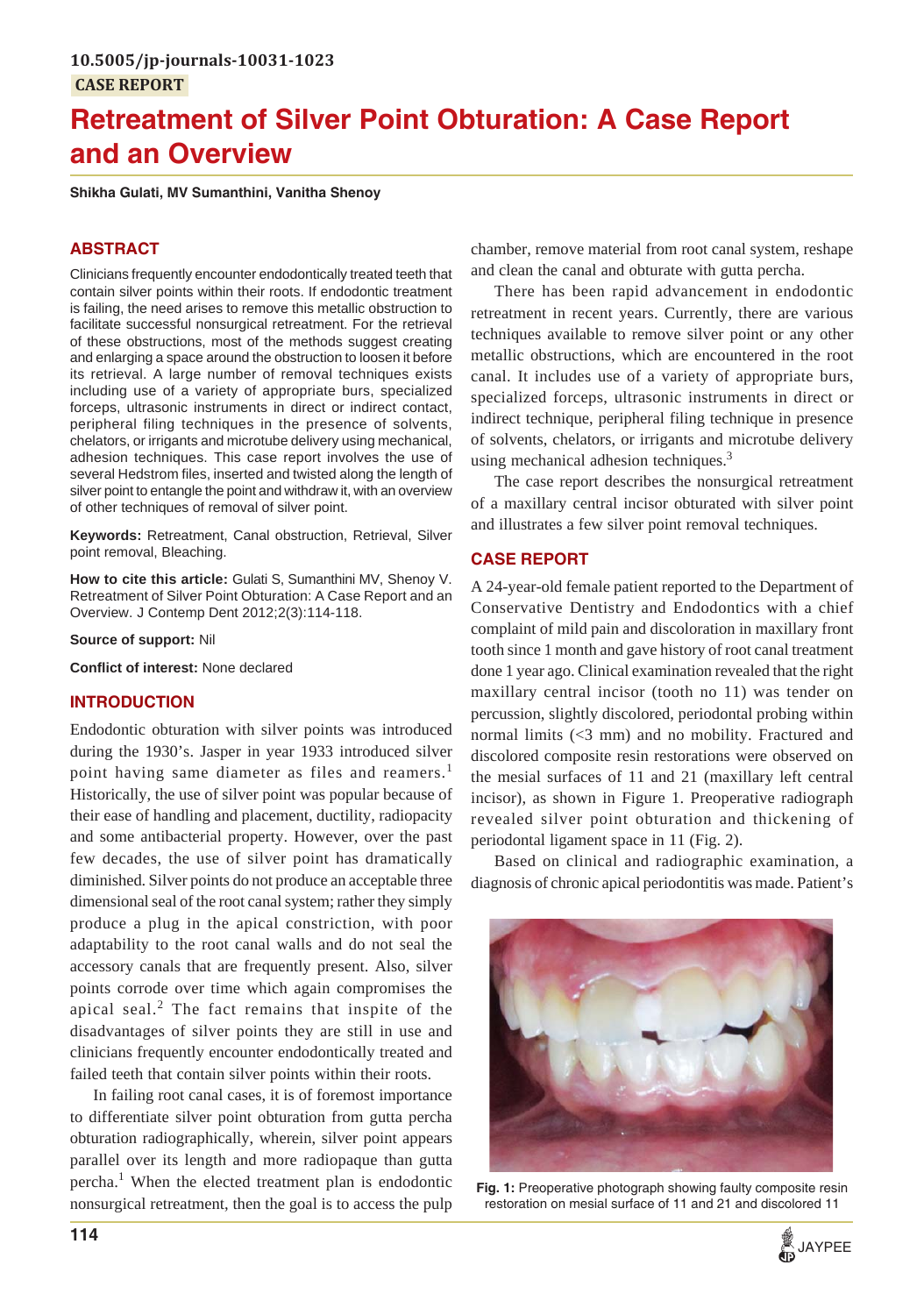#### *Retreatment of Silver Point Obturation: A Case Report and an Overview*

**JCD**

medical history was noncontributory. Nonsurgical endodontic retreatment followed by walking bleach was recommended. During all steps of treatment, tooth was isolated with rubber dam.

Under rubber dam isolation coronal restoration was removed with high speed handpiece taking care not to damage the coronal aspect of silver point. Once proper access was established, it was flooded with gutta percha solvent (Xylene, Dentsply Maillefer DMS IV, Dentsply Maillefer Ballaigues, Switzerland) to soften or dissolve the sealer, which enabled easier removal of silver point. A no 10 stainless steel K-file (MANI, INC. Japan) was used to carry solvent down along the length of the silver point to dissolve as much sealer as possible. Fresh solvent was then introduced. It was repeatedly done, since fresh solvent enhances the efficiency of sealer removal. After thorough removal of sealer, three #10 Hedstrom files (MANI INC. Japan) were inserted down along the silver point as apically as possible in mesial, distal and labial areas. The files were then twisted around one another to entangle the silver point and withdrawn as one unit (Figs 3 and 4). Confirmatory radiograph was taken to check the complete removal of silver point (Fig. 5).

The root canal was then cleaned and shaped with 2% K and H hand files with step back technique to master apical file (MAF) no 45 K-file. Canal was intermittently irrigated with 2.5% sodium hypochlorite (Prime Dental Products, Thane, India). Calcium hydroxide (Deepashree Products, Ratnagiri, India) and chlorhexidine (Vishal, V-concept Dentocare Pvt Ltd, Ahmedabad, Gujarat, India) were mixed to obtain workable consistency and densely packed inside the root canal. Tooth was then temporized with zinc oxide eugenol cement (Deepak Enterprise, Mumbai, India). At the 1 week recall, patient was asymptomatic and tooth was obturated with gutta-percha (Dentsply Maillefer, Ballaigues, Switzerland) and AH plus sealer (Dentsply Maillefer Dentsply, Konstanz, Germany) by lateral condensation



**Fig. 3:** Braiding technique (*Courtesy:* Ingle JI, Bakland LK, Endodontics (5th ed). Hamilton, London: BC Decker Inc 2002;648)

technique followed by temporization with zinc oxide eugenol cement (Fig. 6).

In the subsequent visit, nonvital tooth bleaching was initiated to treat the discoloration. Preoperative color of the tooth was recorded (A3) using shade guide (VITA, Bad Sackingen, Germany), as it provides a point of reference for future comparison. Gutta-percha was removed 2 mm below the cementoenamel junction and a barrier of zinc polycarboxylate cement (Ploy- F, Dentsply Maillefer, Ballaigues, Switzerland) was placed (Figs 7A and B). Sodium perborate was mixed with 30% hydrogen peroxide (Merck Specialities Pvt Ltd, Mumbai, India) in a clean dappen dish to obtain a thick past. The paste was carried into the pulp chamber with a plastic filling instrument taking care to cover the entire facial surface of the pulp chamber with the paste. Tooth was then sealed with interim restorative material (Dentsply, Milford, USA). The procedure was repeated twice with a gap of 1 week. It was observed that the color of the tooth changed from shade A3 to A2. It was decided to stop the bleaching procedure as tooth color was similar to the adjacent teeth. Residual peroxides from



**Fig. 2:** Preoperative radiograph showing silver point obturation and thickening of periodontal ligament space in 11



**Fig. 4:** Silver point removed from the root canal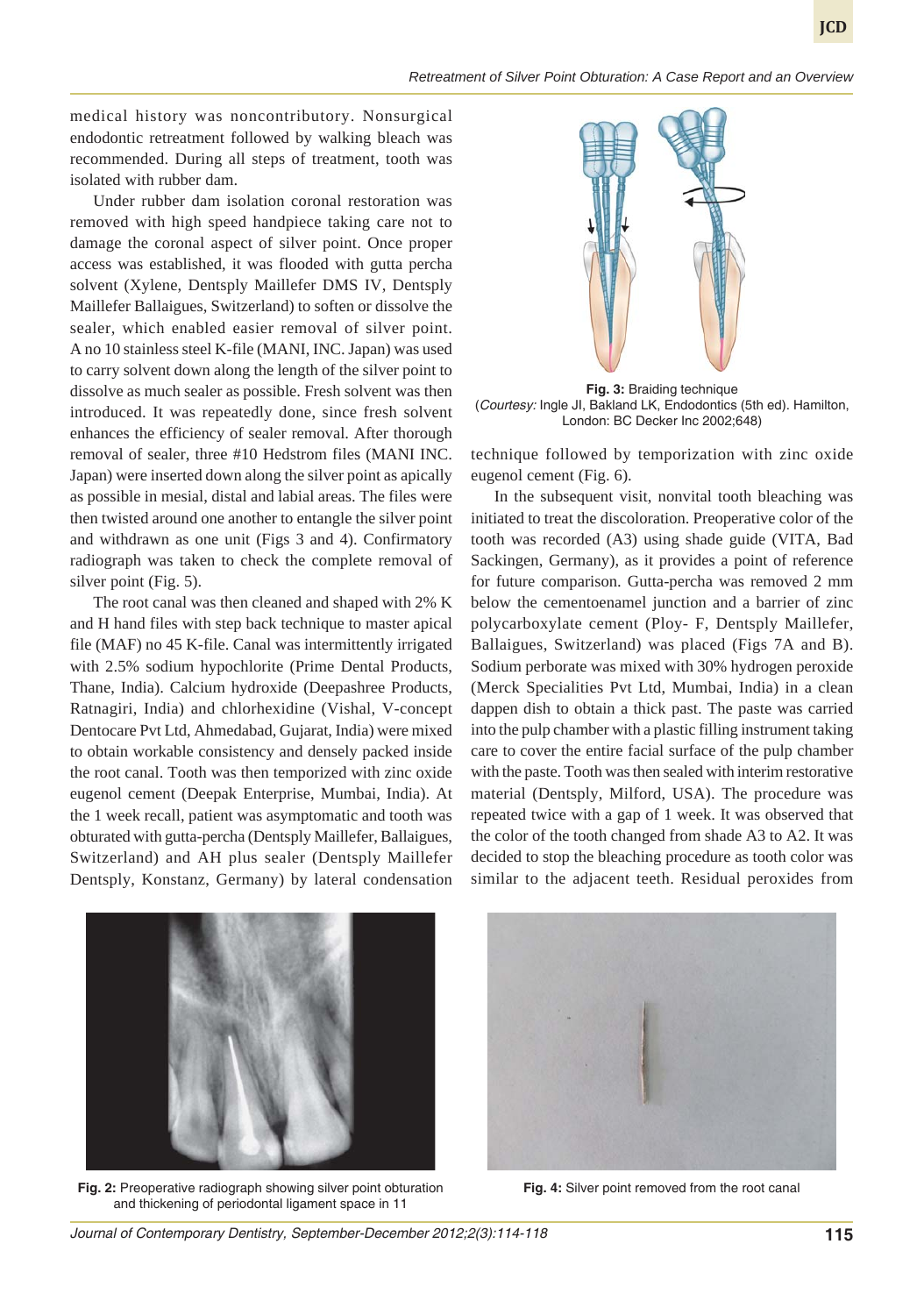#### *Shikha Gulati et al*

bleaching agent (mainly hydrogen peroxide) can affect the bonding strength of composite resins. Therefore, tooth was sealed with interim restorative material and patient was recalled after 3 weeks. During the following visit, fractured composite resin restoration on the mesial of 21, and access cavity space and mesial of 11 were restored with composite resin (Dentsply Ceram x Duo, Konstanz, Germany) as



**Fig. 5:** IOPA radiograph confirming removal of silver point



**Fig. 6:** Eleven obturated with gutta-percha and AH Plus sealer

shown in Figure 8. Radiograph was taken to confirm the density of composite resin (Fig. 9). At the 3-month followup, patient was asymptomatic and periapical radiograph showed signs of healing (Fig. 10).

### **DISCUSSION**

Silver points lack plasticity to flow and confirm to the shape of the root canal system. It is one of the reasons for diminished use of silver points from last few decades. There are some additional clinically practical problems with the use of silver point: (i) Post and core build up becomes impossible with intact silver point, necessitating retreatment and replacement of the points with another material. (ii) Apical surgery becomes more complicated due to differences encountered when attempting a root end preparation in canals that are filled with metal. (iii) Corrosion products, which cause argyrosis and periradicular inflammation, have the potential to induce inflammatory root resorption.<sup>4</sup> Silver points corrode in the presence of tissue fluids and certain chemicals used during endodontic treatment, which includes sodium hypochlorite and some sealers. The corrosion byproducts such as silver sulfide, silver sulfate, silver carbonate, silver amine hydrate can cause staining of the tooth structure.<sup>2</sup> Though literature supports the decreased usage of silver point, yet it is in clinical usage because of its ease of handling and placement, ductility, radiopacity and some antibacterial activity. With the introduction of these rigid silver cones it became possible to easily place them to length even in curved, narrow canals with little preparation. This resulted in clinicians often failing to properly clean and shape the canal before obturation. Therefore, treatment failures were mainly the result of the leakage and the failure to remove the irritants from the root canal system.<sup>2</sup>

Silver point canal preparation techniques produce a relatively parallel preparation in the apical 2 to 3 mm of the



**Figs 7A and B:** 2 mm of coronal GP was removed and space restored with zinc polycarboxylate cement

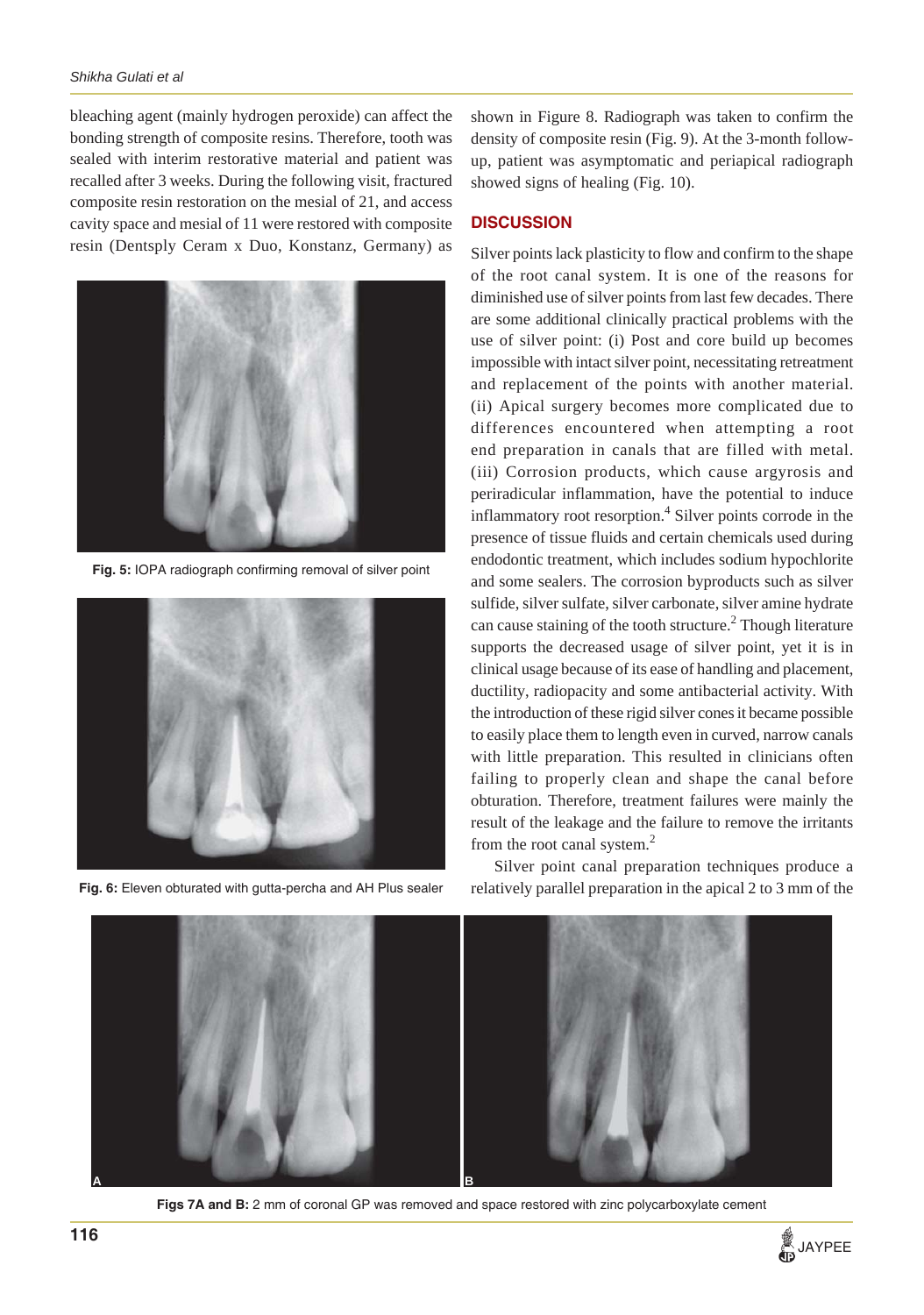canal, and flared coronal to this apical zone. When clinicians evaluate silver point failures and subsequent retreatment strategies, they should recognize that the silver point have minimal taper and are smooth sided. In a coronally shaped canal, one may take advantage of this available space when approaching retreatment.<sup>1</sup>



**Fig. 8:** Postoperative photograph showing effect of bleaching on 11 and composite resin build up on mesial surface of 11 and 21



**Fig. 9:** Postoperative radiograph



**Fig. 10:** Three-month follow-up radiograph showing signs of healing

During retreatment of silver point obturated root canals, immediate removal of the silver points should never be attempted. Even if a silver point appears to be poorly adapted to the coronal two- thirds of the canal, it may fit well in the apical third. Silver points will often be affected by corrosion and can be quite fragile. Grasping the coronal aspect of a silver point, without any preparation to loosen it, risks fracturing the silver point.<sup>5</sup>

No standardized procedure for the successful removal of silver point in the canal exists, rather there are various techniques and devices that are established, and are used according to the situation. Braiding technique, involves the use of several Hedstrom files inserted along the length of the silver point and the files are twisted to grasp the silver point and then withdrawn as one unit.<sup>6</sup> If the point is protruding into the pulp chamber then a sharp spoon excavator or curette can be used to loosen point from seat. A more efficient spoon excavator has been marketed by Stardent with a triangular notch cut out in the tip of the blade (Fig. 11). Specially designed pliers (Stieglitz pliers) can also be used to grasp and retrieve the partially exposed silver point. $<sup>1</sup>$ </sup>

Ultrasonic instruments can also be used for silver point removal. However, if ultrasonic instruments are applied directly to the silver point, the portion in contact may be shredded, leaving a smaller segment to work with because elemental silver rapidly erodes during mechanical manipulation.<sup>2</sup> If the silver point resists removal, ultrasonic vibrations can be applied indirectly. Placing a fine Hedstrom file down into the canal alongside the silver point, the file is then activated by ultrasonics (Fig. 12). It will loosen the obstruction and thus silver point can be retrieved. The clinician should always work at the lowest power setting that will efficiently and safely accomplish the clinical task.

A technique as devised by Rowe, uses cyanoacrylate glue (Permabond or Super Glue #30) and hypodermic needles to retrieve silver point.<sup>1</sup> According to it, when a silver point is not protruding into the pulp chamber then select a hypodermic needle that fits snugly over silver point. Remove the bevel of needle and cement it over the silver point using cyanoacrylate glue. After 5 minutes of setting time, the needle is grasped with hemostat and silver point worried from place (Fig. 13A). A variation of this method uses a larger gauge needle and a small Hedstrom file.<sup>1</sup> The piece of blunted needle is placed over the butt end of the silver point. The file is then inserted down the inside of the needle and wedged tightly into the space between (Fig. 13B). Technique using orthodontic ligature wire and plastic tubing can also be used. In this, a groove is cut around the protruding butt end of the silver point with a half round or wheel bur. The ligature wire is then doubled over, and the

*Journal of Contemporary Dentistry, September-December 2012;2(3):114-118* **117**